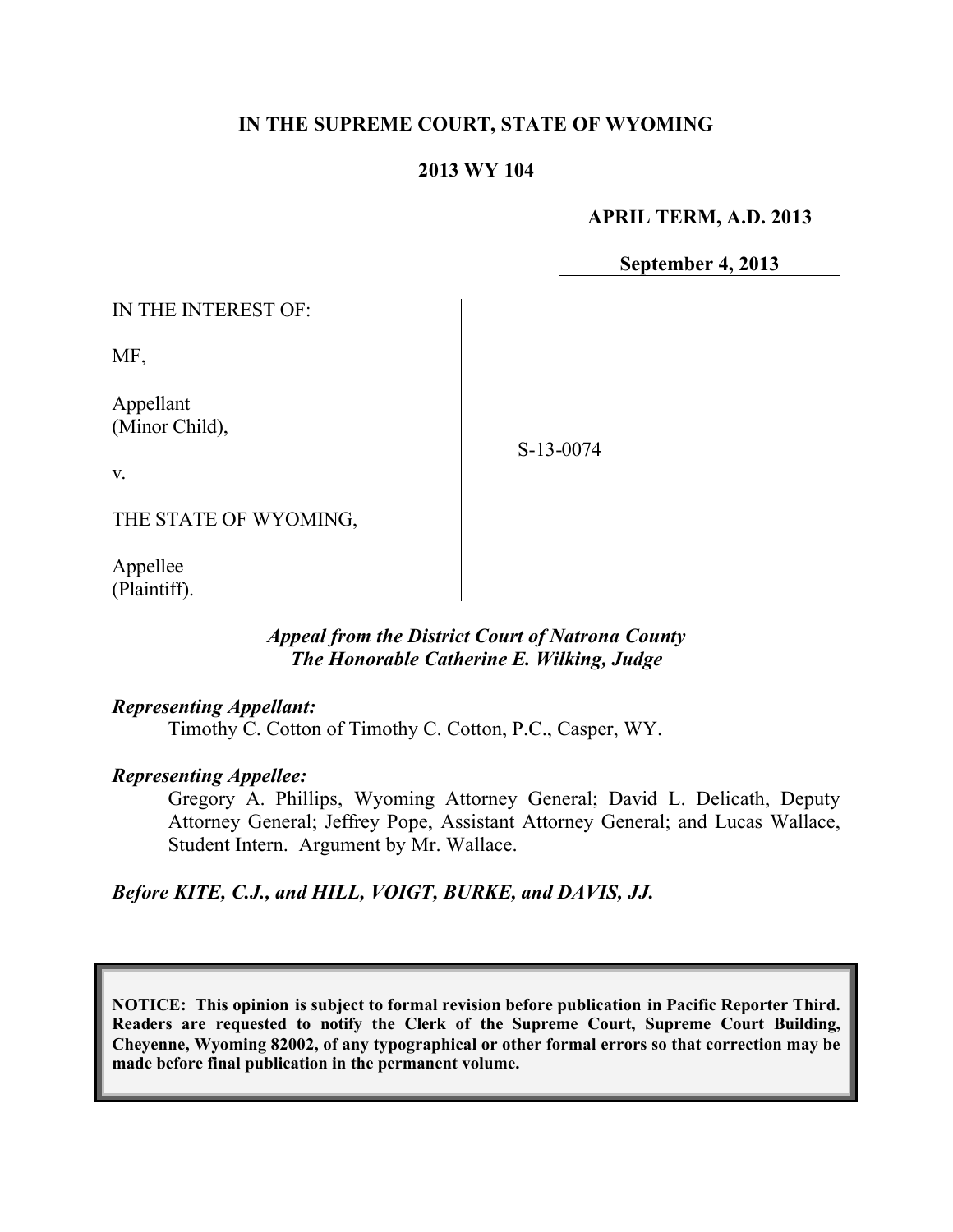## **HILL,** Justice.

[¶1] Shortly before his sixteenth birthday, MF was adjudicated a "child in need of supervision," pursuant to the Wyoming Child in Need of Supervision Act (CHINS Act). After two probation violations, and four months before MF's seventeenth birthday, the juvenile court issued an order requiring that MF remain in the custody of the Department of Family Services (DFS) and on probation until his eighteenth birthday. MF appeals the juvenile court order, contending that any CHINS order must terminate when the child turns seventeen. We agree, and we reverse and vacate the court's order to the extent the order purports to have effect beyond MF's seventeenth birthday.

### **ISSUE**

[¶2] MF states the issue as follows:

1. Whether the Trial Court exceeded its authority when it ordered jurisdiction, without consent of the minor child, in a Child In Need Of Supervision proceeding until his eighteenth birthday.

# **FACTS**

[¶3] MF was born on June 25, 1996. On March 28, 2012, when MF was fifteen, the State of Wyoming filed a petition alleging that MF was a child in need of supervision and requesting that the juvenile court assume jurisdiction over the custody and control of MF. The grounds asserted in support of the CHINS petition were school truancy, school disciplinary actions, and conduct at home. A hearing was held on the CHINS petition on May 16, 2012, and during that hearing, MF admitted the allegations against him and admitted that he was a child in need of supervision. The juvenile court then adjudged MF a child in need of supervision and ordered him placed on juvenile probation for six months.

[¶4] On August 17, 2012, the State filed a petition to revoke MF's probation asserting that MF had violated the terms of his probation by violating summer school rules and being expelled from summer school, by being noncompliant with home rules and being continually verbally abusive to his mother, and by failing to maintain contact with his probation officer. The juvenile court held a hearing on the State's revocation petition on September 11, 2012, and MF, pursuant to a plea agreement with the State, admitted to the revocation allegations. In response, the court revoked MF's probation and ordered that MF be placed in a local group home and complete one year of supervised probation.

[¶5] On January 28, 2013, the State filed a second petition to revoke MF's probation asserting that MF had violated the terms of his probation by violating rules of the local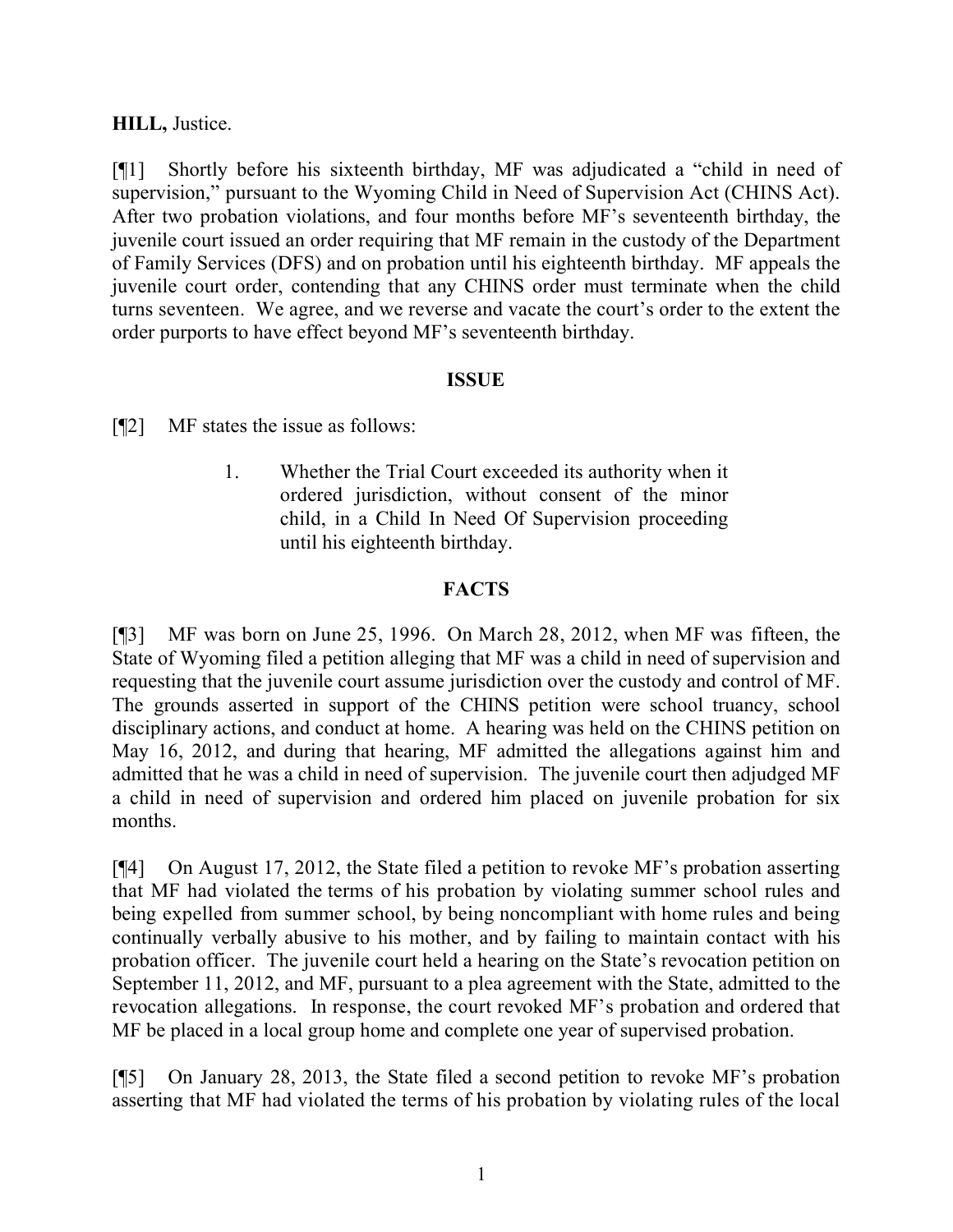group home, violating school rules, being physically violent, and failing to cooperate with therapy. MF admitted to violating the terms of his probation. The juvenile court thereafter revoked MF's probation, and it further ordered that MF remain in DFS custody, that he be placed at Normative Services, Inc., a residential treatment program in Sheridan, Wyoming, and that he remain on probation until his eighteenth birthday. MF timely appealed.

#### **STANDARD OF REVIEW**

[¶6] MF's jurisdictional challenge to the juvenile court's order presents a question of statutory interpretation. Statutory interpretation is a question of law that this Court reviews *de novo*. *Rock v. Lankford*, 2013 WY 61, ¶ 17, 301 P.3d 1075, 1080 (Wyo. 2013); *In re DCP*, 2001 WY 77, ¶ 7, 30 P.3d 29, 30 (Wyo. 2001). Jurisdictional issues are also questions of law that we review *de novo*. *DeLoge v. Homar*, 2013 WY 33, ¶ 10, 297 P.3d 117, 120 (Wyo. 2013).

### **DISCUSSION**

[¶7] The juvenile court held that it had statutory authority to issue a CHINS order that continued in effect beyond MF's seventeenth birthday. Specifically, the court issued an order that gave DFS legal custody of MF and imposed probationary conditions on MF until he was eighteen years of age. MF argues that the court's order exceeded its authority under the CHINS Act, contending that the court's jurisdiction over a child in need of supervision ends when the child reaches the age of seventeen. We agree.<sup>1</sup>

[¶8] We interpret the governing provisions of the CHINS Act in accordance with our rules of statutory interpretation:

> In interpreting statutes, our primary consideration is to determine the legislature's intent. All statutes must be construed *in pari materia* and, in ascertaining the meaning of a given law, all statutes relating to the same subject or having the same general purpose must be considered and construed in harmony. Statutory construction is a question of law, so our standard of review is de novo. We endeavor to interpret statutes in accordance with the legislature's intent. We begin by making an inquiry respecting the ordinary and obvious

 $\overline{a}$ 

<sup>1</sup> In its ruling, the juvenile court stated, "My review of the CHINS statutes is clear that I am to have jurisdiction over [MF] well beyond his 17th birthday." It thus does not appear that the juvenile court was purporting to exercise equitable jurisdiction, and equitable jurisdiction is not asserted by the State as a ground for upholding the court's ruling. We nonetheless reiterate our longstanding principle that "the exercise of equitable jurisdiction may not prevail over statutory language." *In re DCP*, 2001 WY 77, ¶ 17, 30 P.3d 29, 32 (Wyo. 2001) (quoting *In re Hartt's Estate*, 295 P.2d 985, 991 (Wyo. 1956)).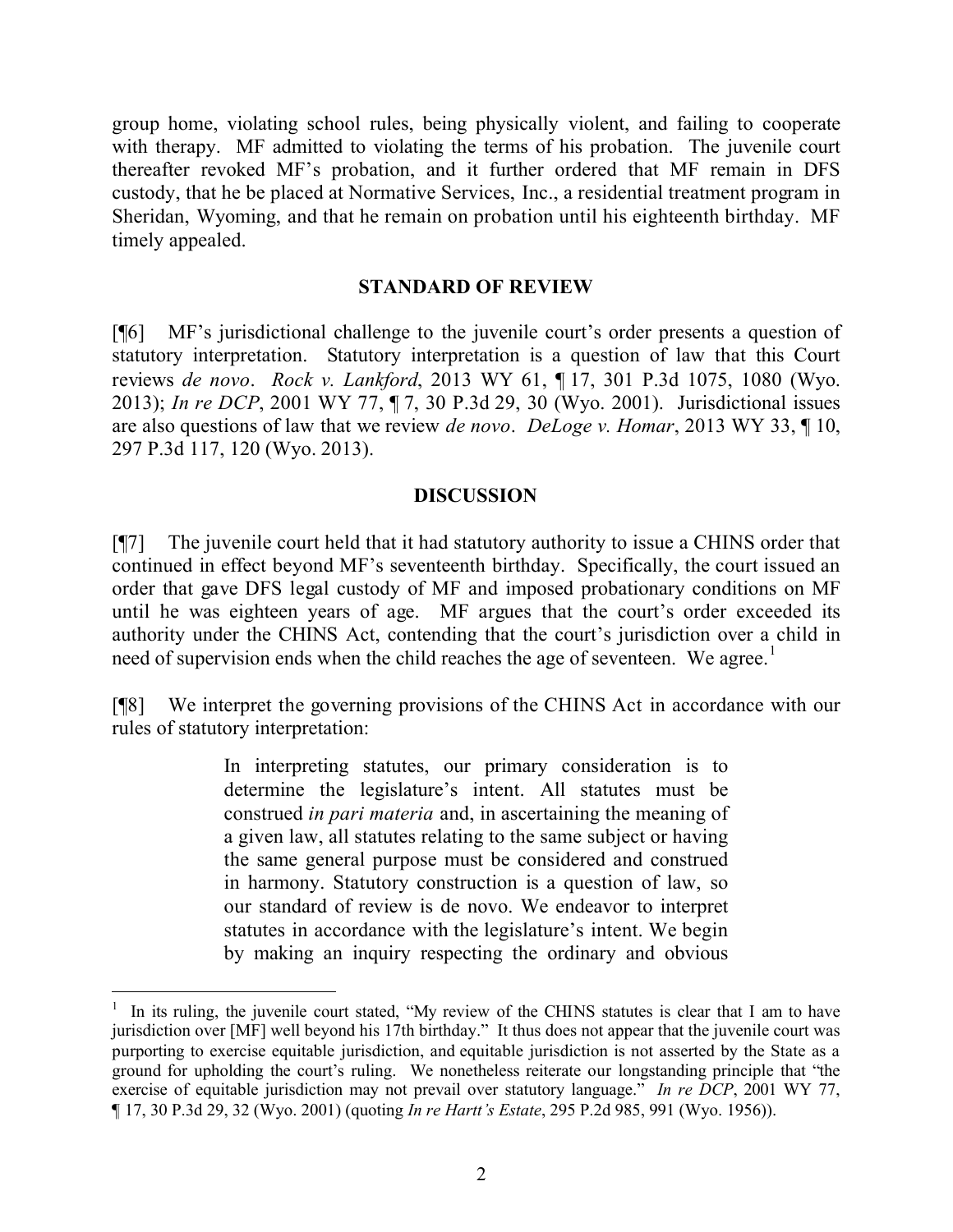meaning of the words employed according to their arrangement and connection. We construe the statute as a whole, giving effect to every word, clause, and sentence, and we construe all parts of the statute *in pari materia.* When a statute is sufficiently clear and unambiguous, we give effect to the plain and ordinary meaning of the words and do not resort to the rules of statutory construction. Moreover, we must not give a statute a meaning that will nullify its operation if it is susceptible of another interpretation.

Moreover, we will not enlarge, stretch, expand, or extend a statute to matters that do not fall within its express provisions.

Only if we determine the language of a statute is ambiguous will we proceed to the next step, which involves applying general principles of statutory construction to the language of the statute in order to construe any ambiguous language to accurately reflect the intent of the legislature. If this Court determines that the language of the statute is not ambiguous, there is no room for further construction. We will apply the language of the statute using its ordinary and obvious meaning.

Whether a statute is ambiguous is a question of law. A statute is unambiguous if reasonable persons are able to agree as to its meaning with consistency and predictability, while a statute is ambiguous if it is vague or uncertain and subject to varying interpretations.

*Rock*, ¶ 20, 301 P.3d at 1080-81 (quoting *Redco Const. v. Profile Props., LLC*, 2012 WY 24, ¶ 26, 271 P.3d 408, 415-16 (Wyo. 2012)).

[¶9] The dispute in this appeal centers on interpretation of the CHINS Act provision governing the duration of CHINS orders. The Act specifies:

> Unless sooner terminated by court order, all orders issued under this act shall terminate with respect to a child adjudicated in need of supervision when he reaches seventeen (17) years of age. If the child is still in the custody of the department upon attaining the age of seventeen (17) years, services may be provided on a case by case basis.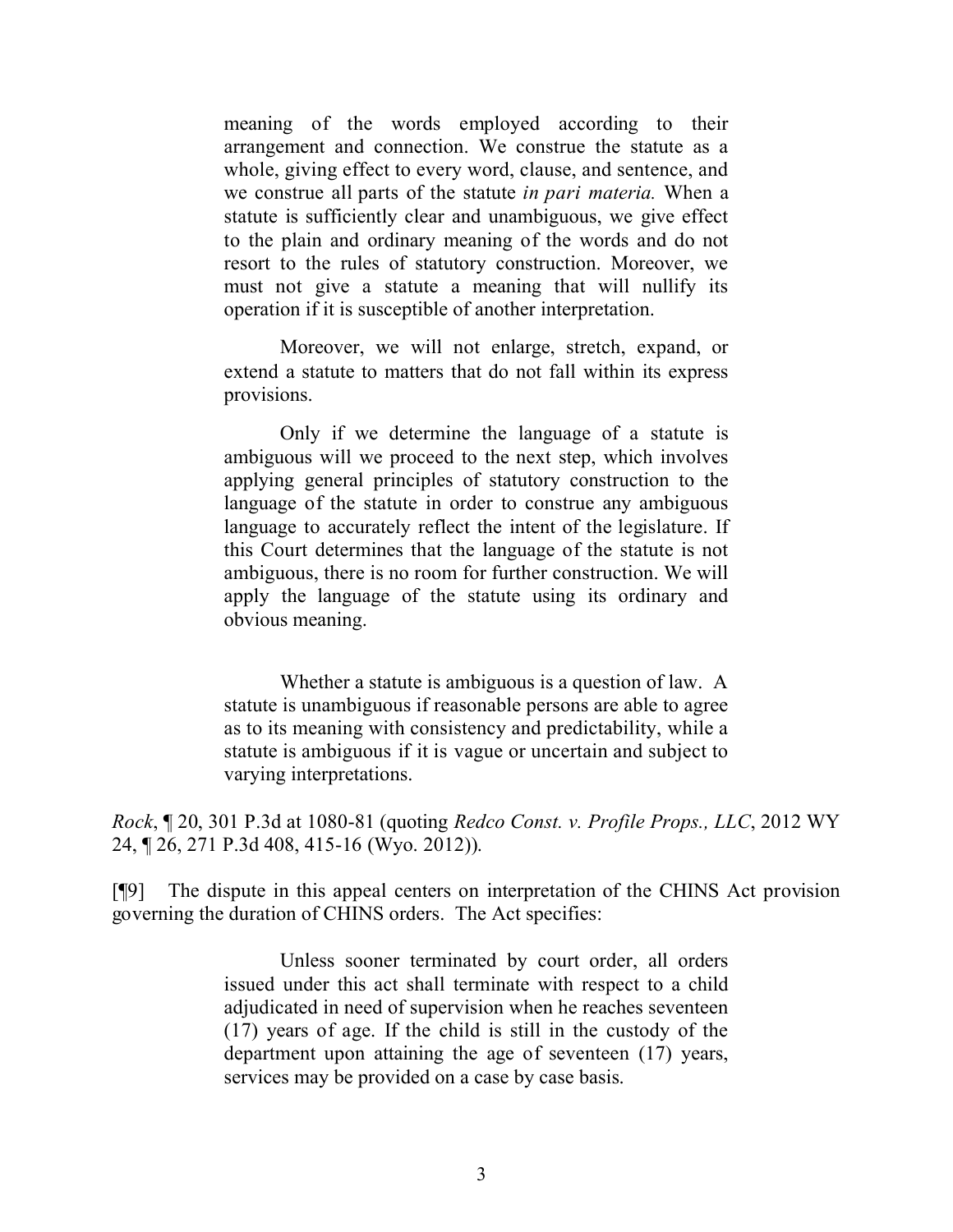Wyo. Stat. Ann. § 14-6-431(b) (LexisNexis 2013).

[¶10] MF focuses his argument on the provision's first sentence, which states in plain terms that all CHINS orders expire when the adjudicated child reaches seventeen years of age. The State, on the other hand, emphasizes the second sentence, which the State contends acts as an exception to the general rule stated in the first sentence. The State argues that in order to give effect to the second sentence,

> the juvenile court must determine, on a case by case basis, whether it is appropriate to order DFS to continue to provide CHINS services after a child turns seventeen. This is exactly what the juvenile court did in MF's case. After reviewing the circumstances of MF's case, the court determined it was appropriate to retain CHINS jurisdiction beyond the child's seventeenth birthday.

> If, however, CHINS orders were to terminate automatically, regardless of the juvenile court's case by case determination, DFS would not be able to provide any CHINS services to a seventeen-year-old.

[¶11] We reject the State's interpretation of section 431(b)'s second sentence because it requires that we add terms to the provision, and consistent with our rules of interpretation, we will not supply missing terms or expand a statute's meaning beyond its plain language. We find the first sentence of  $\S$  14-6-431(b) to be clear and unambiguous in its requirement that all CHINS orders must terminate when the adjudicated child reaches the age of seventeen. The second sentence does not use language that would identify it as an exception to that requirement, with, for example, the use of terms like "except," or "unless." Nor does the second sentence contain language extending the juvenile court's authority over the child's legal status, custody or placement. It does not, for example, state that "the juvenile court may, on a case by case basis, order that DFS provide services after the child reaches the age of seventeen." Instead, the second sentence uses the passive voice, stating "services may be provided." As the State acknowledges, it is DFS that provides services, not the juvenile court. Given section 431(b)'s plain language, we simply cannot find the extension of the juvenile court's CHINS jurisdiction for which the State argues.

[¶12] We also disagree with the State's contention that the only way to ensure that a seventeen-year-old minor continues to receive services is to read section 431(b)'s second sentence to extend the juvenile court's jurisdiction. Such an interpretation unnecessarily constrains the second sentence's grant of authority to DFS. Given its plain language and its placement immediately following the termination provision, we find that section